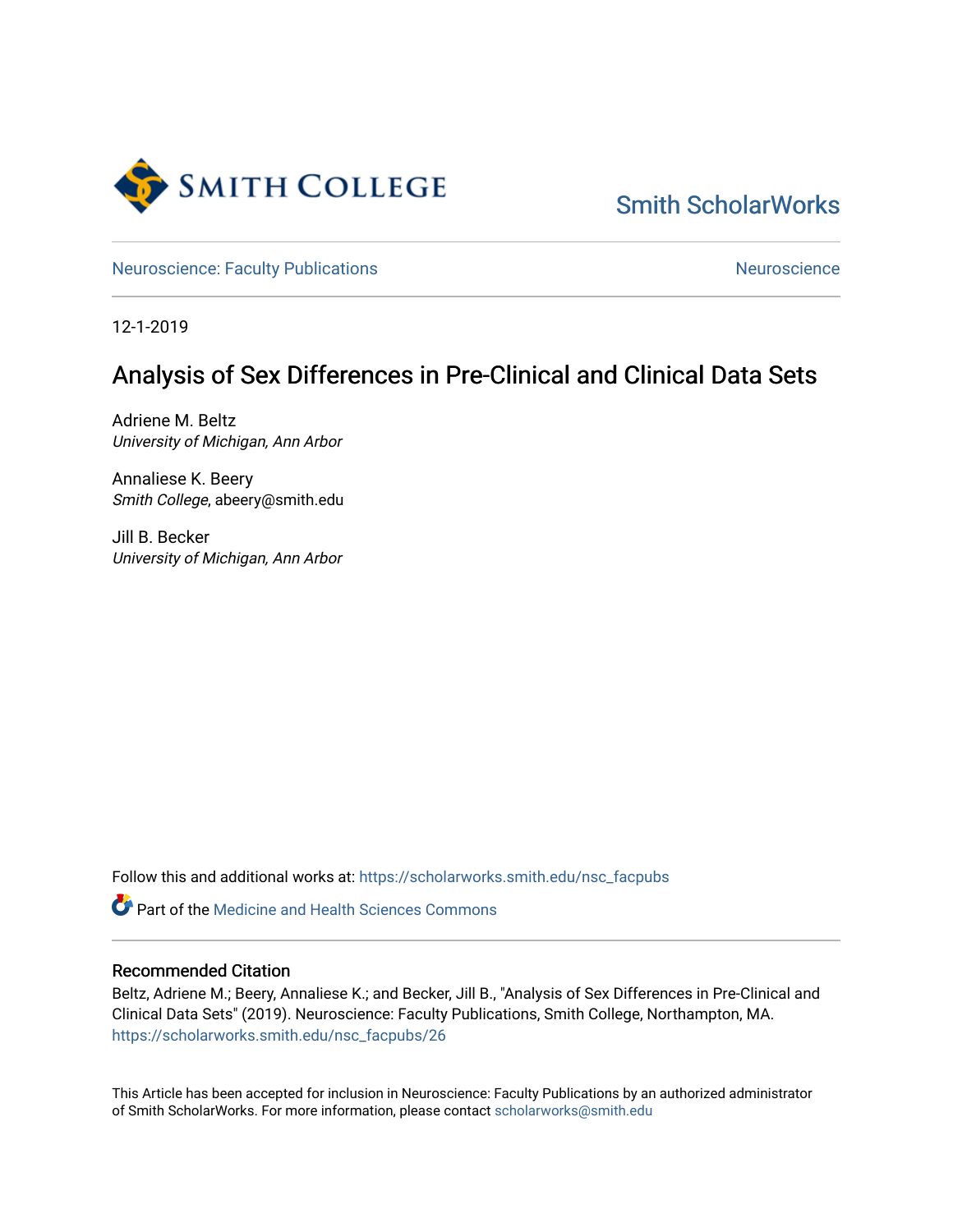

# COMMENT Analysis of sex differences in pre-clinical and clinical data sets

Ad[r](http://orcid.org/0000-0003-3880-6408)iene M. Beltz $\bigcirc$ <sup>[1](http://orcid.org/0000-0003-3880-6408)</sup>, Annaliese K. Beery<sup>2,3</sup> and Jill B. Becker  $\bigcirc^{1,4}$ 

Neuropsychopharmacology (2019) 44:2155–2158; https://doi.org/10.1038/s41386-019-0524-3

### INTRODUCTION

As more studies begin to address the role of sex as a biological variable (SABV), it has become increasingly important to understand how to collect and analyze the data so that the presence or absence of sex differences can be assessed. This has led to some concerns about how to conduct statistical analyses. In this brief commentary we do not attempt to review the field of sex differences, but provide a conceptual guide to the statistical analysis of sex differences in research with both animal and human subjects.

#### STATUS QUO

The use of predominantly male subjects has been documented across myriad research domains—both historically and at present —with the extent of bias varying by subdiscipline  $[1, 2]$  $[1, 2]$  $[1, 2]$ . Females have historically been viewed as more variable than males because of the presence of estrous or menstrual cycles in many species, although this belief has been discredited across a wide range of animal models (reviewed in [\[3,](#page-4-0) [4](#page-4-0)]). Noting the potential negative consequences of subject sex bias for women's health, the National Institutes of Health issued a 1993 act to include women in clinical research, followed by a 2014 policy to encourage balanced use of male and female subjects and tissues by considering SABV during research design and analysis. The mere inclusion of females, however, does not provide insight into the role of sex/gender in physiological, behavioral, and psychological traits, and the majority of studies using male and female subjects fail to report on whether sex differences are present [\[2,](#page-4-0) [4](#page-4-0)].

#### TYPES OF SEX DIFFERENCES

In order to analyze the role of SABV, it is important to understand that there are different types of sex differences, and that these may require different analysis strategies. These categories are not mutually exclusive—more than one type of sex difference may be involved in any given trait. Figure [1](#page-2-0) provides a graphical representation of four types of sex differences, as well as guidance on conducting analyses based on the type of sex difference. Specifically, major sex differences that prevent the analysis of males and females on the same scale or metric (Fig. [1a](#page-2-0)) are qualitative sex differences. Qualitative differences are also present if variables are not related to each other in the same way across the sexes (Fig. [1](#page-2-0)b). In the case of qualitative sex differences, analyses should be conducted independently by sex and the data reported as though they are two independent experiments. When

the average or mean of a dependent variable is different for males and females, these are quantitative sex differences (Fig. [1](#page-2-0)e) and analyses should be conducted with sex as a factor. There are also sex differences where one aspect of a trait is the same for males and females, but the mechanisms underlying the trait are different, or emerge only under certain conditions: these are latent sex differences (Fig. [1c](#page-2-0); also referred to as mechanistic, convergent or divergent). Finally, when the proportions of males and females that exhibit particular traits in response to the independent variable are different, these are population sex differences (Fig. [1d](#page-2-0)). For latent and population sex differences, the types of analyses will vary based on the data. See the Fig. [1](#page-2-0) legend for discussion. For additional examples and discussion of these different types of sex differences refer to [[5](#page-4-0)]. It is important to note that many assessments were developed and validated using exclusively male samples, and when extending these tests to females it is not always clear whether they are operationalizing the same trait in females - a topic which requires further consideration [\[6\]](#page-4-0).

#### BEST PRACTICES

How should a researcher approach data analysis in light of potential sex differences of various types? While it is beyond the scope of this brief commentary to give prescriptive guidance for all research involving both males and females, we hope to provide some guiding concepts the reader can use when evaluating their data. First, one should consider what is already known about sex differences in the context of the study topic and consider the data that have been obtained (Fig. [1\)](#page-2-0). For a process that only occurs in one sex or varies fundamentally by sex (i.e., qualitative differences), the analysis must proceed separately by sex or only in the sex in which the process occurs (e.g., specific reproductive functions). When sex should be included as a variable in analyses (i.e., if differences are quantitative) descriptions of the effect size or magnitude of any sex differences may help determine the practical significance of the differences, regardless of their statistical significance, and confirmation of the effect is essential [\[7\]](#page-4-0). In yet other cases, sex may not appear to be an important contributor to the final results; in these instances, the lack of sex differences should be documented and reported, and consideration should be given to the ability of the data set to identify sex differences (e.g., statistical power). Specific examples of how such analyses might proceed appear in Table [1](#page-2-0). In general, we advocate for reporting as much data as feasible for each sex, analyzed in different ways if appropriate. This avoids selecting data that

<sup>1</sup>Department of Psychology, University of Michigan, Ann Arbor, MI 48109, USA; <sup>2</sup>Department of Psychology, Department of Biology, Neuroscience Program, Smith College, Northampton, MA, USA; <sup>3</sup>Neuroscience and Behavior Graduate Program, University of Massachusetts, Amherst, MA, USA and <sup>4</sup>Molecular & Behavioral Neuroscience Institute, University of Michigan, Ann Arbor, Michigan 48109, USA

Correspondence: Jill B. Becker [\(jbbecker@umich.edu\)](mailto:jbbecker@umich.edu)

These authors contributed equally as co-first authors: Adriene M. Beltz, Annaliese K. Beery

Received: 22 May 2019 Revised: 30 August 2019 Accepted: 4 September 2019 Published online: 17 September 2019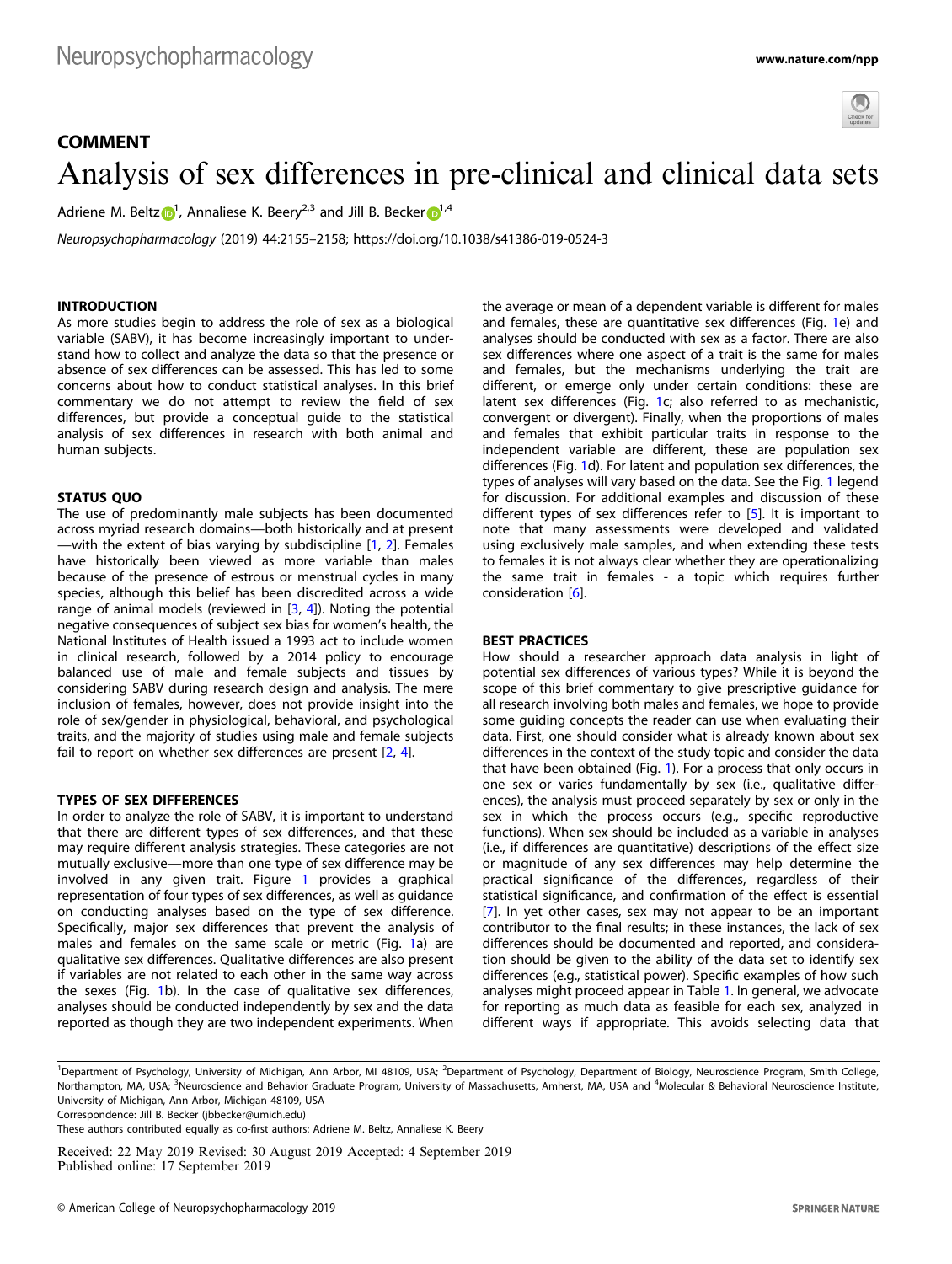

**Fig. 1** Flowchart of questions to ask, possible answers, and suggested analysis aproaches when examining empirical data from male and<br>female subjects. Although informed by the broader literature, responses to questions sh being analyzed. If a sex difference is expected or present ("Yes"), then the nature of the difference will influence the type of analysis to be conducted. Qualitative differences, in which different traits are examined in the sexes ("A") or in which the functional form of a relation varies by sex ("B"), require analyses to be conducted separately for males and females; that is, data should be analyzed as if the males and females are from two independent experiments. Quantitative differences, in which males and females show the same pattern of traits, but to different levels, extents, or degrees ("E"), indicate analyses that include sex as a variable of interest (e.g., using sex as a term in a factorial analysis). Latent differences mark sex differences in the mechanisms underlying a trait ("C"), and population differences reflect sex differences in the prevalence of different, non-overlapping traits ("D"). Both can be evaluated in analyses conducted separately by sex, or by including sex as a variable of interest in planned analyses; the decision depends upon the research question, and whether the specific difference of interest is qualitative or quantitative. Thus, a given behavior can reflect multiple types of sex differences. In addition to specifying the statistical significance of sex differences, it is also important to describe their direction and practical importance (e.g., effect size, such as Cohen's d or percent difference). If it is unclear whether a sex difference is present or not ("Unsure or Unanticipated"), then sex should be included in all assumption checks performed on the data prior to conducting inferential analyses; this may include consideration of all types of differences ("A" thru "E") with descriptive statistics (e.g., distributions), variance and normality evaluations by sex, and data visualizations (e.g., scatterplots). The sequence and nature of these checks may differ by data set, and may also be done prior to analyzing data in which sex differences are expected. Results can then guide the response to the initial question (i.e., "What can you do to make sure you do not miss an important difference?"). If still unsure whether there are sex differences, then sex can be included as a variable of interest in planned analyses, with the knowledge that analyses will only capture quantitative and some latent and population differences, or analyses may pool subjects across sex. When pooling subjects, effect size should be considered in addition to statistical power, as samples may be too small to detect differences even if they are present (although increases in sample size required to examine main and even interaction effects of sex are modest; see [5]). It may also be important to note when examinations of sex differences are incomplete (e.g., if all types of differences were not studied) or inconclusive (e.g., if power was limited to detect effects).We do not recommend controlling for gender or sex differences as these are non-random differences [[8](#page-4-0)]. Other types of analyses may require examination of individual differences in addition to sex differences [[9](#page-4-0)–[12](#page-4-0)]. See Table [2](#page-3-0) for more information.

| Sample research scenario                                                                                                                                                                                                                                                                                                                                                                                                                                                           | Sample analysis paths                                                                                                                                                                                                                                                                                                          |
|------------------------------------------------------------------------------------------------------------------------------------------------------------------------------------------------------------------------------------------------------------------------------------------------------------------------------------------------------------------------------------------------------------------------------------------------------------------------------------|--------------------------------------------------------------------------------------------------------------------------------------------------------------------------------------------------------------------------------------------------------------------------------------------------------------------------------|
| The process of oogenesis and ovulation in women is qualitatively different from<br>spermatogenesis in men. Women ovulate once each ~28 day cycle, whereas men<br>produce sperm continuously. (Many examples of qualitative sex differences involve<br>reproductive pathways.)                                                                                                                                                                                                      | Unless comparison of specific aspects of gametogenesis between males and females is<br>the focus, analyze data separately by sex using statistical tests appropriate for the<br>research question.                                                                                                                             |
| Pavlovian fear conditioning is conducted in males by quantifying freezing, but when<br>females are tested their 'deficits' in a fear response turn out to be an alternative strategy<br>-females also exhibit escape responses $[6]$ . This is a qualitative difference and a<br>quantitative difference.                                                                                                                                                                          | A qualitative sex difference in response to fear conditioning is first demonstrated. Then,<br>individual behaviors (darting, velocity, and freezing) are scored and average values for<br>each behavior for each group are analyzed for each session using two-way repeated<br>measured ANOVA [6].                             |
| The link between pubertal timing and depression is qualitatively different in human<br>males and females. In males, there is a linear relation, with late maturing males reporting<br>greater symptoms than early maturing males. In females, there is a quadratic relation,<br>with early and late maturing individuals reporting greater symptoms than those who are<br>on-time. This also suggests a latent difference in the puberty-depression relationship for<br>the sexes. | Analyze data separately for males and females. Regression analyses (with polynomial<br>functions) have been used [10]. Other possible approaches include growth curve models<br>and structural equation models [12].                                                                                                           |
| In humans there are sex differences in spatial skills; in fact, the largest cognitive sex<br>difference is in three dimensional mental rotations. This is a quantitative difference, in<br>that—on average—males perform the task more accurately and rapidly than females.                                                                                                                                                                                                        | Include sex as a variable of interest in planned analyses. Independent samples t tests and<br>factorial analyses can be used; in the latter, sex should be considered as a main and<br>interactive (with other variables of interest) effect.                                                                                  |
| Female rats are more likely than males to prefer cocaine to a food reward, but cocaine-<br>preferring males and females are similar to each other in terms of behavioral responding<br>and changes in nucleus accumbens dopamine release. This is a population difference.                                                                                                                                                                                                         | It might be misleading to include sex as a variable of interest in analyses, as frequency<br>(or another nonparametric) analysis points to the nature of the sex difference. But, males<br>and females of similar preference phenotypes may be pooled and statistical tests<br>appropriate for the research question used [9]. |
| Each subtype of red-green "color blindness" is more common in men than women<br>(women require mutations on both X chromosomes versus the single X chromosome).<br>This is a population difference.                                                                                                                                                                                                                                                                                | Phenotypes are similar within each subtype of red-green color blindness, so males and<br>females could be studied together within specific mutation/dichromacy variants, and/or<br>as controls, and sex could be used as a factor in analysis. For inheritance-related research                                                |

<span id="page-2-0"></span>2156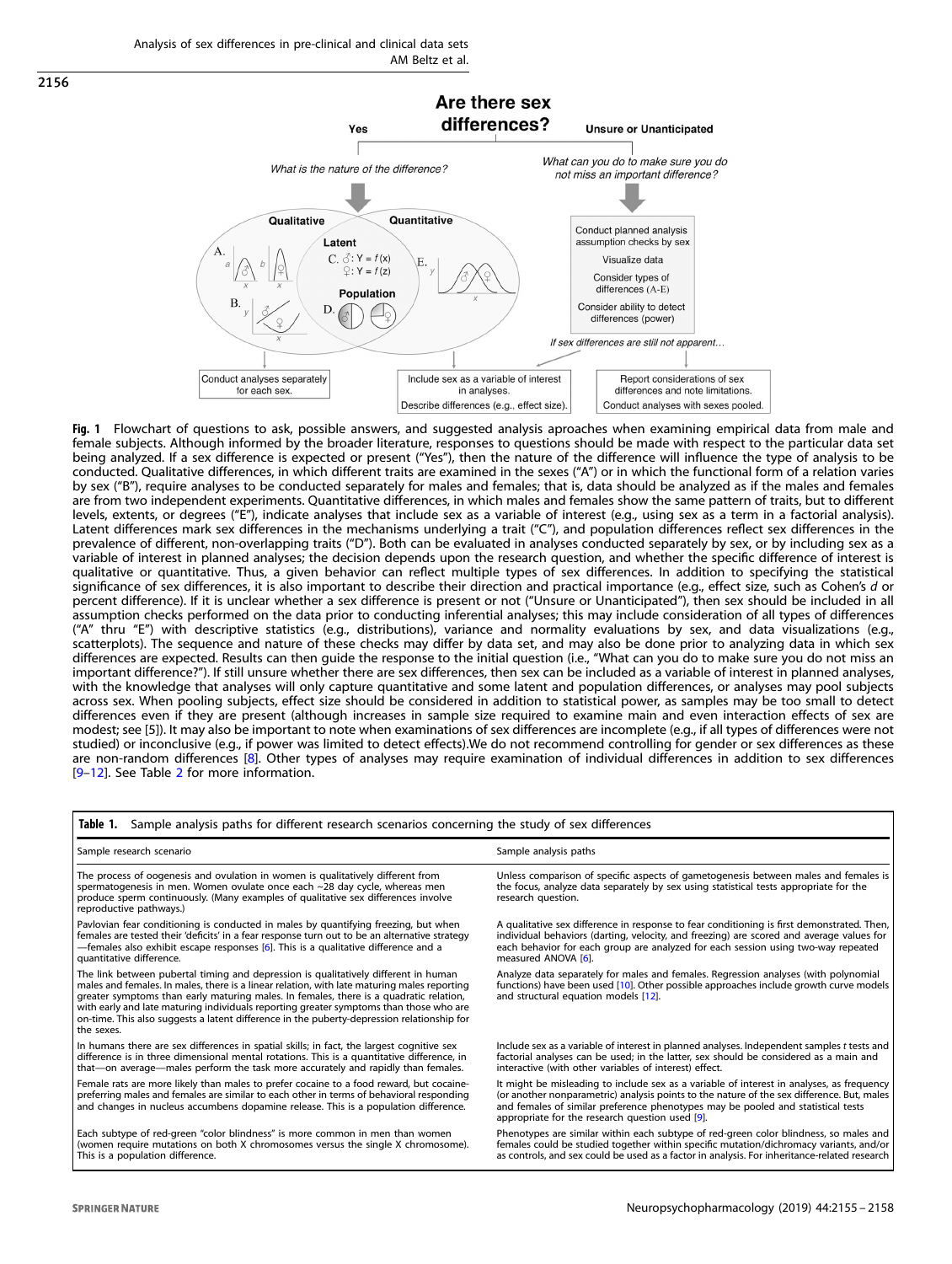<span id="page-3-0"></span>

| Table 1 continued                                                                                                                                                                                                                                                                                                                                                       |                                                                                                                                                                                                                                                                                                                                                                                                                                                                                                                                                                                                                                                                                                                                                                                                                                                                                                                                                                                                                                                                                                                                                                                                                                                                                                                                                                                                                                                                                                                                      |
|-------------------------------------------------------------------------------------------------------------------------------------------------------------------------------------------------------------------------------------------------------------------------------------------------------------------------------------------------------------------------|--------------------------------------------------------------------------------------------------------------------------------------------------------------------------------------------------------------------------------------------------------------------------------------------------------------------------------------------------------------------------------------------------------------------------------------------------------------------------------------------------------------------------------------------------------------------------------------------------------------------------------------------------------------------------------------------------------------------------------------------------------------------------------------------------------------------------------------------------------------------------------------------------------------------------------------------------------------------------------------------------------------------------------------------------------------------------------------------------------------------------------------------------------------------------------------------------------------------------------------------------------------------------------------------------------------------------------------------------------------------------------------------------------------------------------------------------------------------------------------------------------------------------------------|
| Sample research scenario                                                                                                                                                                                                                                                                                                                                                | Sample analysis paths                                                                                                                                                                                                                                                                                                                                                                                                                                                                                                                                                                                                                                                                                                                                                                                                                                                                                                                                                                                                                                                                                                                                                                                                                                                                                                                                                                                                                                                                                                                |
| Pain hypersensitivity following nerve injury exhibits a sex difference in signaling<br>pathways. Males exhibit microglia-mediated signaling, while female signaling is<br>dependent on T cells. Cross-over between these pathways is observed in males lacking<br>testosterone, and in pregnant females or those lacking T cells. This suggests a latent<br>difference. | questions, non-parametric analyses of population frequency (e.g., chi-square or logistic<br>regression) or analyses conducted separately by sex are needed.<br>Simultaneous study of males and females and analysis with sex as a variable of interest is<br>necessary to identify these and other differences in pain processing [13]. For the study of<br>sex-specific signaling (e.g., the role of pregnancy in females), data would be analyzed in<br>one sex using statistical tests appropriate for the research questions.                                                                                                                                                                                                                                                                                                                                                                                                                                                                                                                                                                                                                                                                                                                                                                                                                                                                                                                                                                                                    |
| Mice are being tested on a particular behavioral test for the first time—e.g., a same-sex<br>version of the partner preference test developed in voles—and potential sex differences<br>are unknown.                                                                                                                                                                    | Include males and females as study subjects. If qualitative sex differences are present,<br>analyze females and males separately. If differences are quantitative, use sex as a factor<br>in analyses. If not present, use sex as a factor, or pool across sexes. In any of these case,<br>report on the presence/absence and magnitude of sex differences.                                                                                                                                                                                                                                                                                                                                                                                                                                                                                                                                                                                                                                                                                                                                                                                                                                                                                                                                                                                                                                                                                                                                                                          |
| Table 2. Responses to frequently asked questions about the study of sex differences                                                                                                                                                                                                                                                                                     |                                                                                                                                                                                                                                                                                                                                                                                                                                                                                                                                                                                                                                                                                                                                                                                                                                                                                                                                                                                                                                                                                                                                                                                                                                                                                                                                                                                                                                                                                                                                      |
| What if data from males and females are collected in different cohorts or at<br>different times?                                                                                                                                                                                                                                                                        | Under these conditions it is not appropriate to directly compare males and<br>females. Similarities and differences between the samples may be discussed at<br>a conceptual level. Potential sex differences should be investigated with<br>simultaneous testing of both sexes in future studies.                                                                                                                                                                                                                                                                                                                                                                                                                                                                                                                                                                                                                                                                                                                                                                                                                                                                                                                                                                                                                                                                                                                                                                                                                                    |
| What if the trait of interest occurs predominantly or only in one sex? Should<br>both sexes be studied?                                                                                                                                                                                                                                                                 | After a sex difference in the incidince of a trait (i.e., a population difference)<br>has been established, additional studies may be sex-specific. Especially for<br>biomedical research, mechanisms underlying relevant outcomes in both male<br>and female subjects should be studied.                                                                                                                                                                                                                                                                                                                                                                                                                                                                                                                                                                                                                                                                                                                                                                                                                                                                                                                                                                                                                                                                                                                                                                                                                                            |
| Is it always necessary to compare females across the estrous or menstrual<br>cycle because of potential cycle-dependent variability in females?                                                                                                                                                                                                                         | No. Female rodents are not more variable than males, and ovarian cycles do<br>not introduce greater variability in females. If estrous or menstrual cyclicity is<br>part of the research question, then cycle stage is a valid variable to consider.<br>Ways to incorporate these variables into a scientific design have been<br>discussed previously [14].                                                                                                                                                                                                                                                                                                                                                                                                                                                                                                                                                                                                                                                                                                                                                                                                                                                                                                                                                                                                                                                                                                                                                                         |
| Is it appropriate to "control" for sex in studies with humans?                                                                                                                                                                                                                                                                                                          | No. In the human literature, it is not uncommon to include both males and<br>females in studies, yet discount or disregard effects of sex in analyses. This is<br>typically done by "controlling for" sex or using sex as a covariate (of no<br>interest) in statistical tests. Doing this relies on two assumptions: (1) once sex-<br>related variance is removed, sex does not "confound" results; and (2) study<br>findings are then valid for both sexes. Both assumptions, however, are faulty<br>(for a discussion of the perils of statistically controlling for non-random group<br>differences in analyses, see [8]). The first assumes that sex differences are<br>quantitative, linear, and without interactions, which is rarely the case<br>(discussed above and in Becker et al. [15]). The second assumes individuals are<br>"averagely-sexed" or "sex-less," and very rarely is this true of the populations to<br>which generalizations are being made. Instead, sex should be explicitly<br>considered as a variable of interest (see Fig. 1).                                                                                                                                                                                                                                                                                                                                                                                                                                                                     |
| Can sex differences change over time? How should repeated measures data<br>related to sex be analyzed?                                                                                                                                                                                                                                                                  | Yes. All types of sex differences can change over proximal or distal time. For<br>instance, a sex difference may be present at one measurement occasion, but not<br>the next, or there may be sex differences in patterns of change, including<br>variability. Depending upon the type of difference, data can be analyzed<br>separately by sex or by including sex as a variable of interest in planned analyses.<br>These differences can be detected using longitudinal analysis approaches, such<br>as repeated measures analyses of variance (e.g., for quantitative differences),<br>growth curve analyses (e.g., for qualitative and latent differences), and time series<br>analyses (e.g., of intensive longitudinal data to examine differences in variability<br>and patterns of covariation among variables of interest).                                                                                                                                                                                                                                                                                                                                                                                                                                                                                                                                                                                                                                                                                                |
| What if some individuals are not well-represented by the average for their sex?<br>For instance, what if a female exhibits a "male-like" trait (e.g., high spatial<br>ability) or a male exhibits a "female-like" trait (e.g., major depression)?                                                                                                                       | Most studies of sex differences and between-subject analyses (e.g., t tests,<br>regression, factorial designs) assume homogeneity within each sex, so that<br>results can be generalized to all subjects of that sex. This assumption is often<br>violated, especially in human research or research on multi-determined traits.<br>To address this, individuals should be studied using within-subject analyses<br>(e.g., based on intensive longitudinal designs, or studies in which many data<br>points are collected from the same individual on the same variables) that<br>characterize subject-specific patterns (see [11]). This also suggests that analysis<br>of population differences should be investigated for the measure.                                                                                                                                                                                                                                                                                                                                                                                                                                                                                                                                                                                                                                                                                                                                                                                           |
| I am confused about the different types of sex differences. How do I tell<br>them apart?                                                                                                                                                                                                                                                                                | The easiest sex differences to discern are qualitative differences, wherein males<br>and females cannot be measured on the same scale; these differences can<br>emerge as a function of sexual differentiation. Population differences resemble<br>qualitative differences in that the traits measured are not overlapping, but both<br>males and females exhibit the traits, albeit in different proportions. These traits<br>may emerge as a function of life events (e.g., early life stress or experience with<br>drugs of abuse). For quantitative differences the trait in males and females is<br>measured on the same scale but the normal distribution around the mean is<br>different for the two sexes. Quantitative and population differences may seem<br>difficult to dissociate, especially if the trait is measured on a scale developed for<br>only one sex. If the distribution of values for the one or both of the sexes is<br>skewed with a disproportion of values at one end of the scale, for example, this<br>may indicate that there is an underlying population difference that could be<br>explored. Finally, latent sex differences in a trait are differences between the<br>sexes that emerge as a function of challenge, such as stress, or when<br>investigating mechanism (e.g., intracellular signaling or gene expression); in this<br>case, studies of a trait might identify quantitative differences, while studies of the<br>mechanism underlying it might identify qualitative differences. |